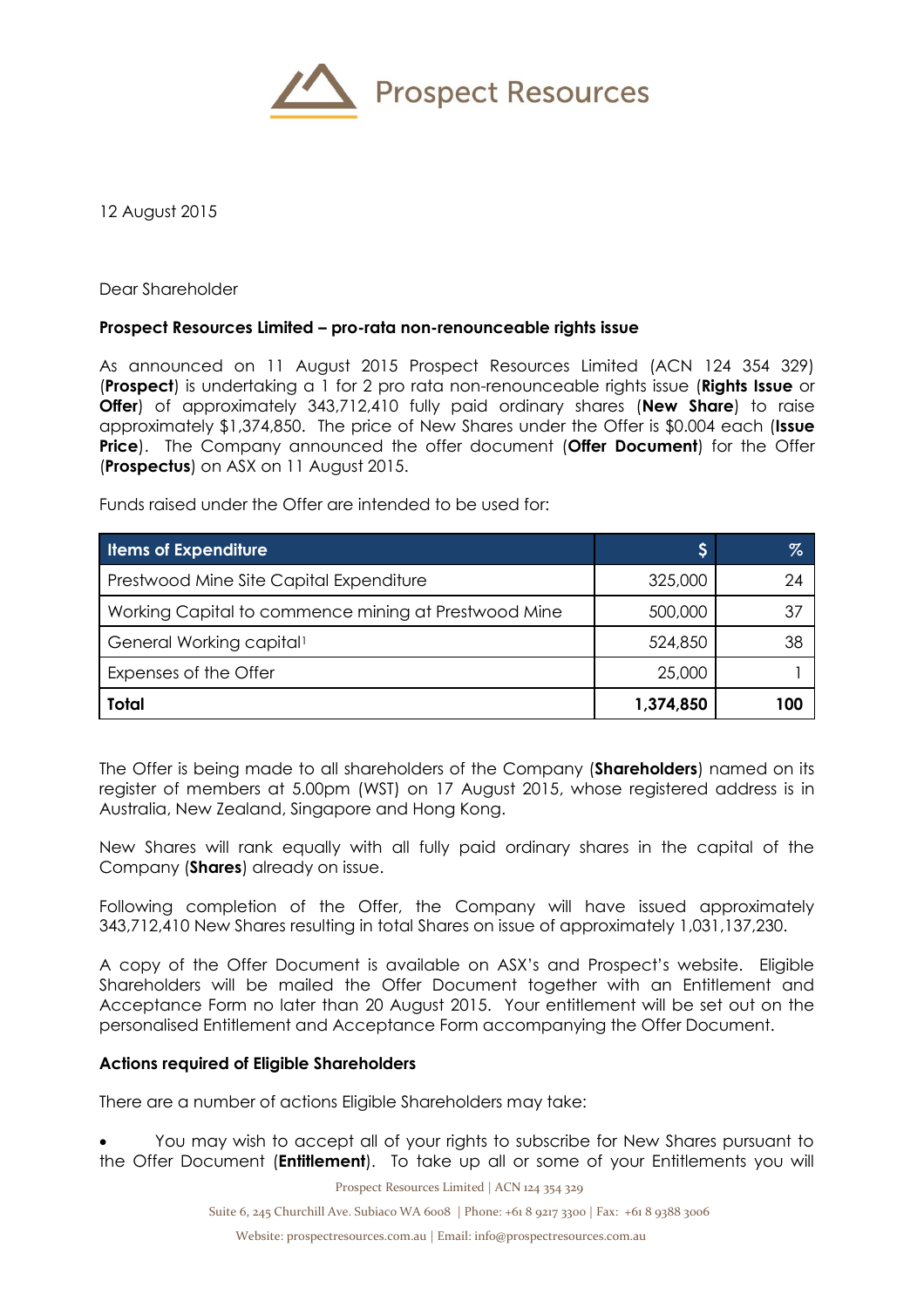

need to ensure your application money for the Entitlements you wish to take up is received by Security Transfer Registrars Pty Ltd (**Share Registry**) by no later than 5.00pm (WST) on 31 August 2015, by completing and returning your Entitlement and Acceptance Form together with your cheque, drawn on an Australian bank or bank draft made payable in Australian currency for the amount indicated on the Entitlement and Acceptance Form OR by making payment by BPAY in accordance with the instructions on your Entitlement and Acceptance Form.

 You may wish to accept part of your Entitlement. To take up part of your Entitlement you will need to ensure your application money for the Entitlements you wish to take up is received by the Share Registry by no later than 5.00pm (WST) on 31 August 2015, by completing and returning your Entitlement and Acceptance Form by filling in the number of New Shares you wish to accept in the space provided on the Entitlement and Acceptance Form together with your cheque, drawn on an Australian bank or bank draft made payable in Australian currency for the appropriate application monies OR by making payment by BPAY in accordance with the instructions on your Entitlement and Acceptance Form (at \$0.004 per New Share).

 You may do nothing. If you choose to do nothing with your Entitlements, while you will continue to hold the same number of Shares, your interest in the Company will be diluted and you will receive no value for your Entitlement.

| Event                                                                                    | <b>Proposed Date</b> |
|------------------------------------------------------------------------------------------|----------------------|
| Offer Document, cleansing notice and Appendix 3B lodged with<br>ASX.                     | 11 August 2015       |
| Notice of Rights Issue sent to security holders                                          | 12 August 2015       |
| Existing shares quoted on an 'ex' basis                                                  | 13 August 2015       |
| Record date                                                                              | 17 August 2015       |
| Despatch of Rights Issue Documents to Eligible Shareholders<br><b>Offer Period Opens</b> | 20 August 2015       |
| Offer Period Closes                                                                      | 31 August 2015       |
| Securities quoted on a deferred settlement basis.                                        | 1 September 2015     |
| Notification of under-subscriptions to ASX (if any)                                      | 3 September 2015     |
| <b>Shares Issued</b><br>Holding statements despatched                                    | 7 September 2015     |

## **Key dates for the Offer**

If you have any queries concerning the Rights Issue, or the action you are required to take to subscribe for New Shares, please contact your financial adviser or Hugh Warner, Prospect's Executive Chairman, on +61 8 9217 3350.

Prospect Resources Limited | ACN 124 354 329

Suite 6, 245 Churchill Ave. Subiaco WA 6008 | Phone: +61 8 9217 3300 | Fax: +61 8 9388 3006

Website: prospectresources.com.au | Email: info@prospectresources.com.au